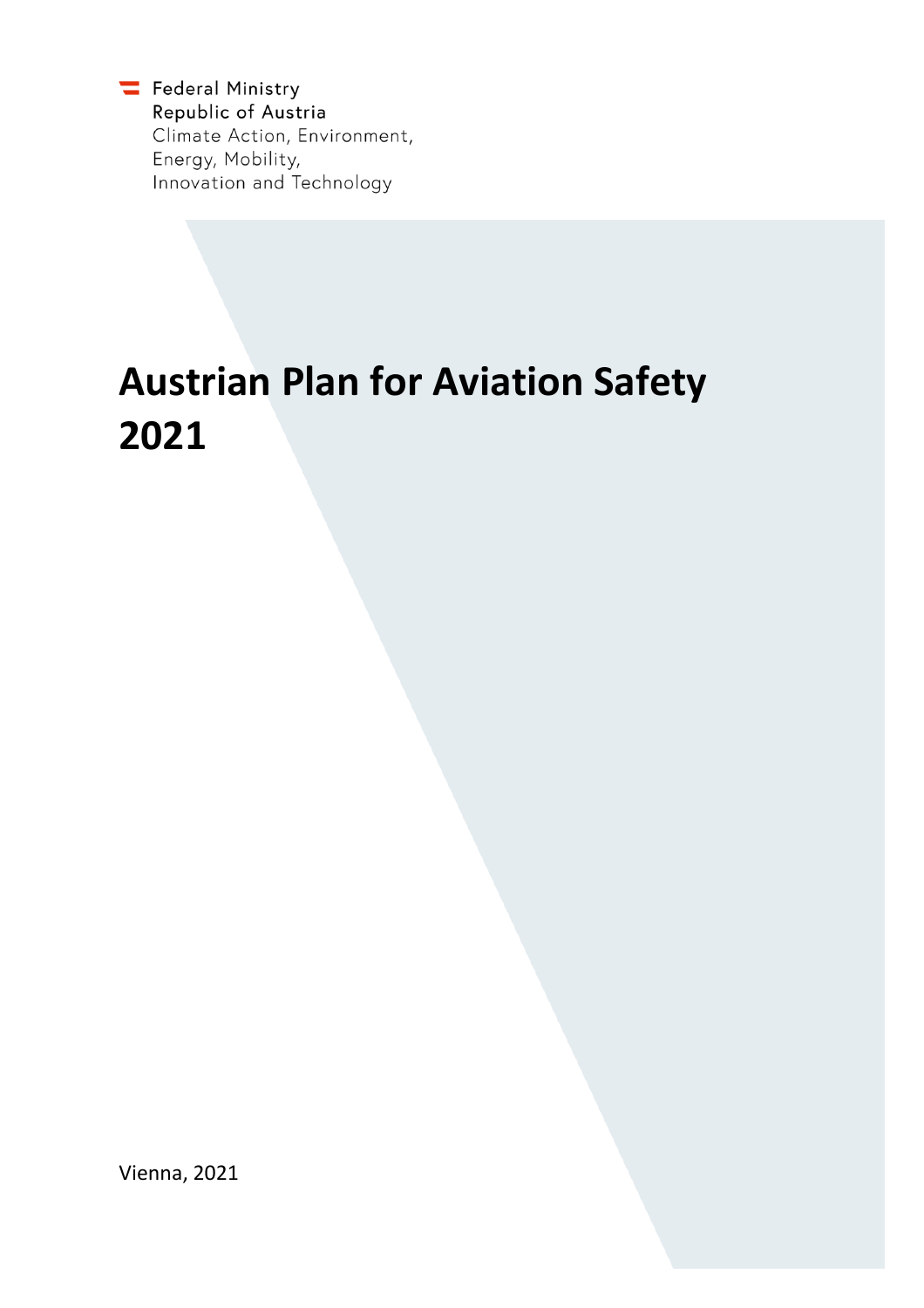#### <span id="page-1-0"></span>**Legal notice**

Media owner, publisher, editor:

Federal Ministry of Climate Action, Environment, Energy, Mobility, Innovation and Technology, Radetzkystraße 2, 1030 Vienna, Austria Authors: Mag. Veronika Löblich, Dipl.-Ing. Tino Schill Editorial: Section IV/Department L4 – Safety Management and Air Navigation Services Vienna, 2021. Last updated: 9 September 2021

#### **Copyright and Liability:**

Copies may only be made of extracts where there is a reference to the source; all other rights reserved. Reference is made to the fact that despite careful processing all information provided in this publication is subject to correction and liability on the part of the Ministry and the authors is excluded. The legal opinions expressed represent the nonbinding opinions of the author and in no way anticipate the jurisdiction of independent courts.

Feedback: If you would like to share any feedback about this brochure, please contact [l4@bmk.gv.at.](mailto:l4@bmk.gv.at)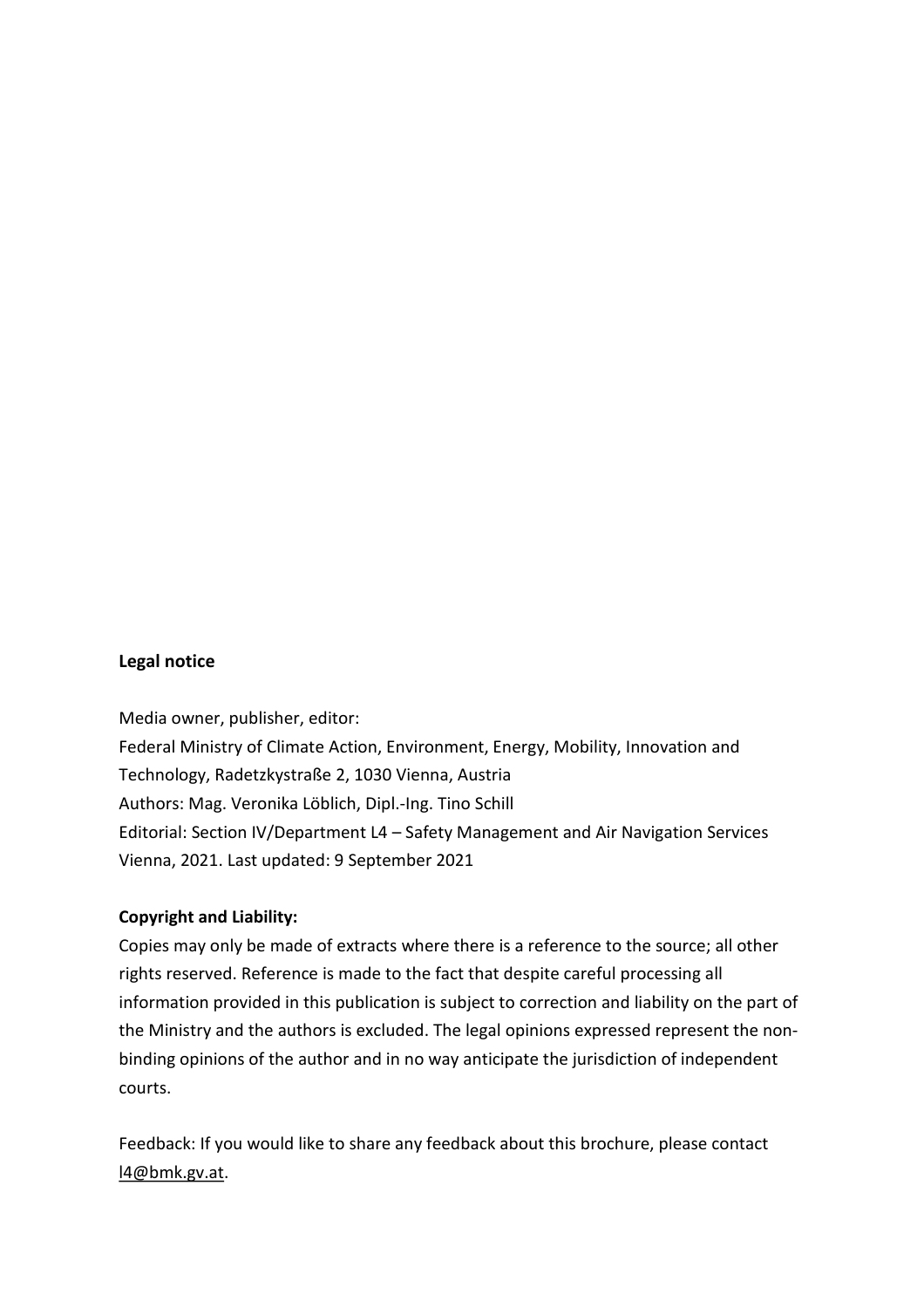### <span id="page-2-0"></span>**Contents**

| 1.4 Responsibility for the Development, Implementation and Monitoring of the Austrian |  |
|---------------------------------------------------------------------------------------|--|
|                                                                                       |  |
|                                                                                       |  |
|                                                                                       |  |
|                                                                                       |  |
|                                                                                       |  |
|                                                                                       |  |
|                                                                                       |  |
|                                                                                       |  |
|                                                                                       |  |
|                                                                                       |  |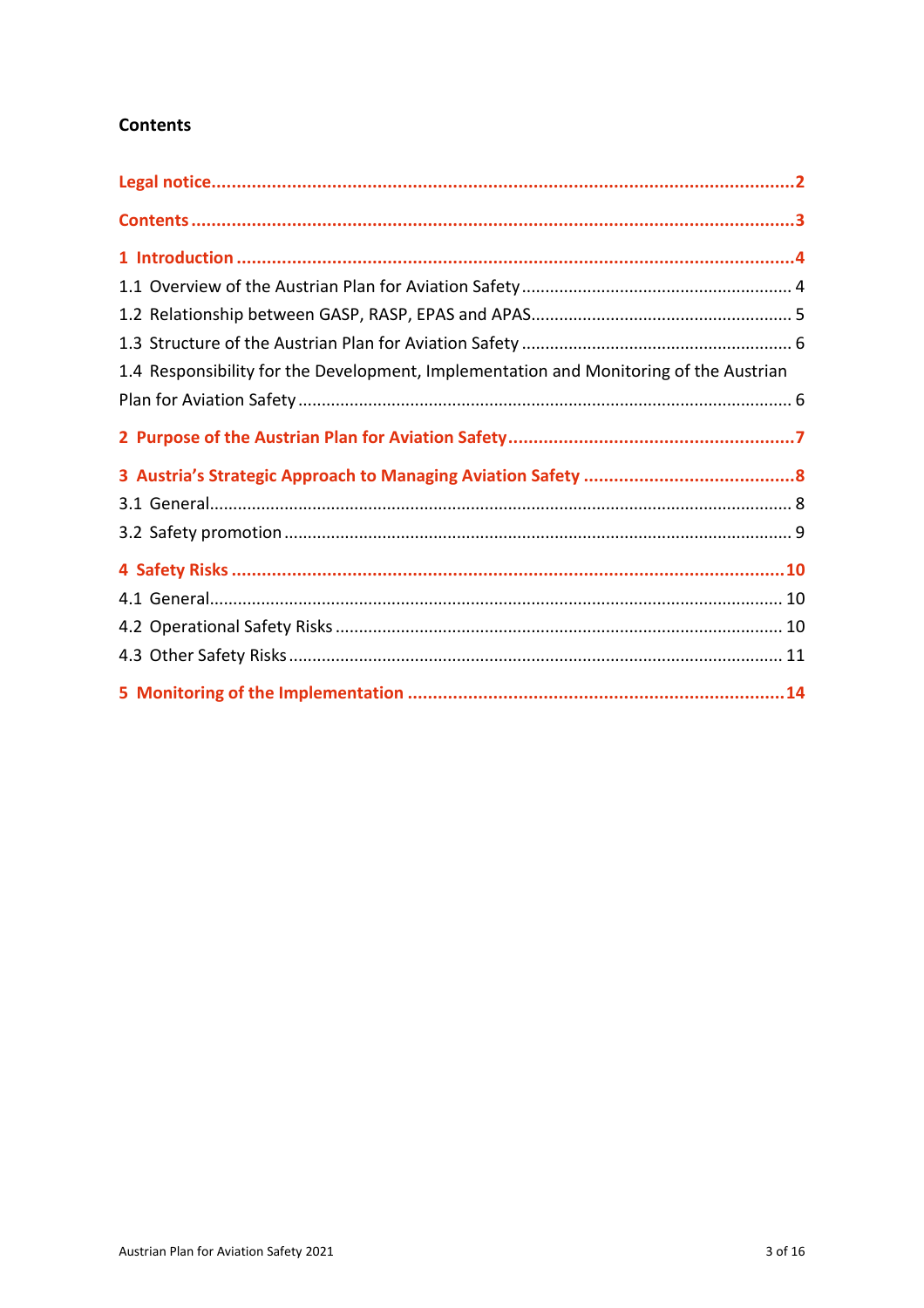## <span id="page-3-0"></span>1 Introduction

### <span id="page-3-1"></span>**1.1 Overview of the Austrian Plan for Aviation Safety**

Austria is committed to enhancing aviation safety and to the resourcing of supporting activities. The purpose of the Austrian Plan for Aviation Safety (APAS) is to continually reduce fatalities, and the risk of fatalities, through the development and implementation of a national aviation safety strategy. A safe aviation system contributes to the economic development of Austria and its industries.

The APAS constitutes the framework for the proactive management of safety-related activities on national level. It promotes the effective implementation of the Austrian safety oversight system, a risk-based approach to managing safety as well as a coordinated approach to collaboration between Austria and other States, regions, industries and Regional Safety Oversight Organisations. While Safety Management at the State level is defined in the Austrian Aviation State Safety Programme, at the aviation industry level this systemic approach is implemented by means of respective Safety Management Systems (SMS). All stakeholders are encouraged to support the implementation of the APAS as the strategy for the continuous improvement of aviation safety in Austria.

Risk management activities at State and industry level result in the identification of such risks, which may impact the Austrian civil aviation safety system. Consequently, suitable actions and/or mitigating measures are developed, followed by expert evaluation of their effectivity.

Furthermore, the APAS comprises risks and associated actions/mitigating measures, which are included in the ICAO European and North Atlantic Regional Aviation Safety Plan (RASP) and the European Plan for Aviation Safety (EPAS) as Member State Tasks (MST), as applicable.

The Austrian Plan for Aviation Safety is in alignment with the ICAO Global Aviation Safety Plan (GASP, Doc 10004), the ICAO Regional Aviation Safety Plan (ICAO EUR NAT RASP) as well as the European Plan for Aviation Safety (EPAS). It has been established in conformity with Article 8 of Regulation (EU) 2018/1139, to accompany the Austrian Aviation State Safety Programme (AASSP).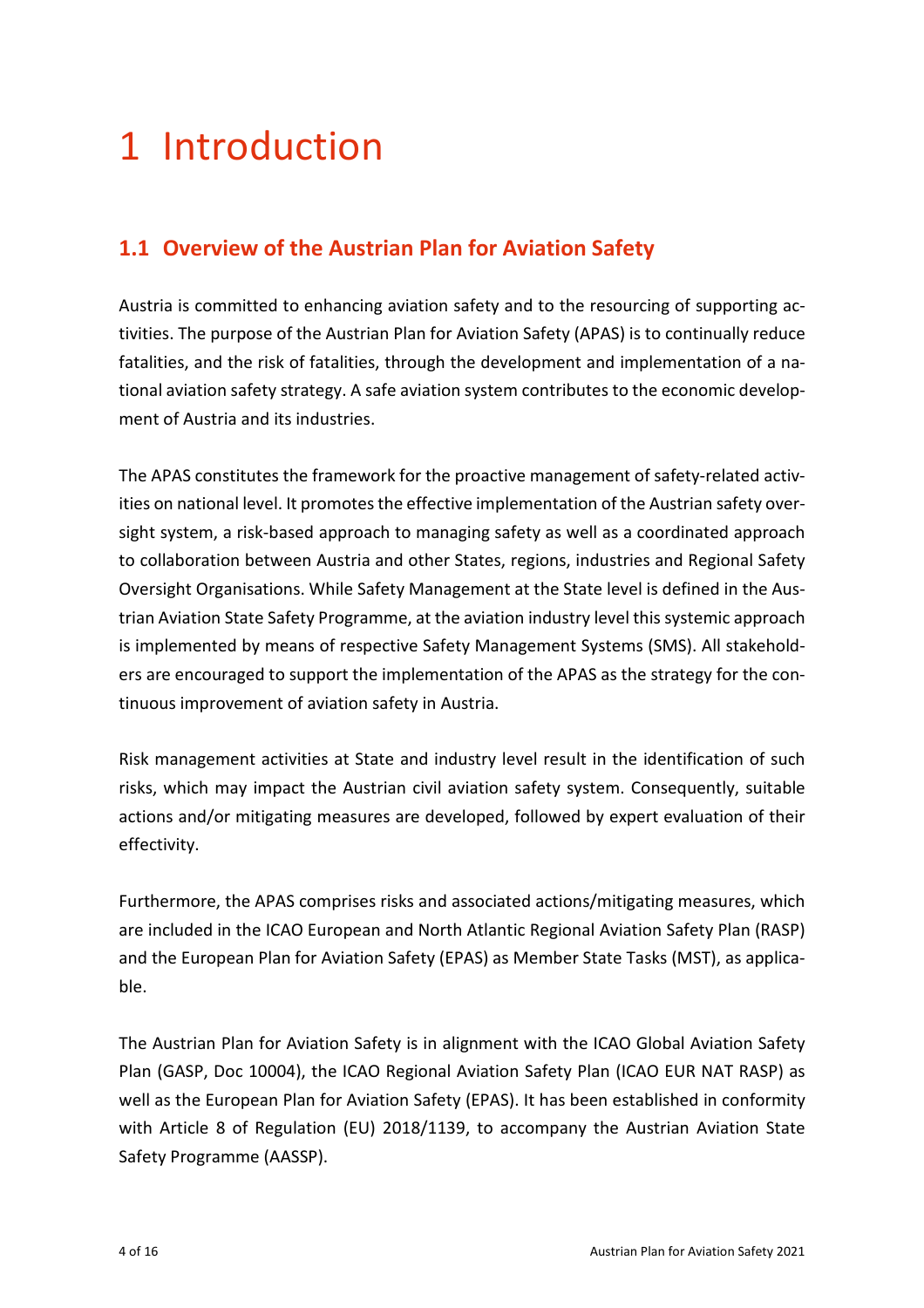### <span id="page-4-0"></span>**1.2 Relationship between GASP, RASP, EPAS and APAS**

<span id="page-4-3"></span>The Global Aviation Safety Plan<sup>[1](#page-4-1)</sup> (GASP) has been established by the International Civil Aviation Organization (ICAO) in order to support the prioritization and continuous improvement of aviation safety worldwide. It promotes coordination and collaboration among international, regional and national initiatives aimed at delivering a harmonised, safe and efficient international civil aviation system.

The GASP assists ICAO Member States and regions around the world in their air navigation safety policies, planning and implementation by

- setting out global air navigation safety objectives;
- providing a planning framework, timetable and guidance material for States and regions; and
- outlining implementation strategies and best practice guidance materials.

The GASP requests the establishment of a National Aviation Safety Plan in order to describe the strategic direction for the management of aviation safety at the national level, for a set time period. It outlines to all stakeholders, where the Civil Aviation Authorities (CAAs) and other entities involved in the management of the respective State's aviation safety should allocate resources for the upcoming years.

<span id="page-4-4"></span>In the European aviation system, rulemaking, safety oversight and safety promotion activities are shared between the EU Member States and the European Institutions. The Euro-pean Aviation Safety Programme<sup>[2](#page-4-2)</sup> (EASP) describes the roles and responsibilities of the Instituionens of the European Union, of the European Union Aviation Safety Agency and of each of the Member States while performing these functions. The European Plan for Aviation Safety (EPAS) is a component of the EASP and provides a framework for safety at the Union level. As an important part of the EPAS, Member State Tasks (MST) are defined and all Member States should strive to implement them.

The aim of this Austrian Plan for Aviation Safety (APAS) is to provide a systematic overview of the strategic priorities, identified safety risks and actions and/or mitigating measures taken. The document allows for the effective communication of relevant information to all

<span id="page-4-1"></span><sup>&</sup>lt;sup>[1](#page-4-3)</sup> ICAO Doc 10004, Global Aviation Safety Plan

<span id="page-4-2"></span><sup>&</sup>lt;sup>[2](#page-4-4)</sup> Commission Staff Working Paper "The European Aviation Safety Programme", COM(2011) 670 final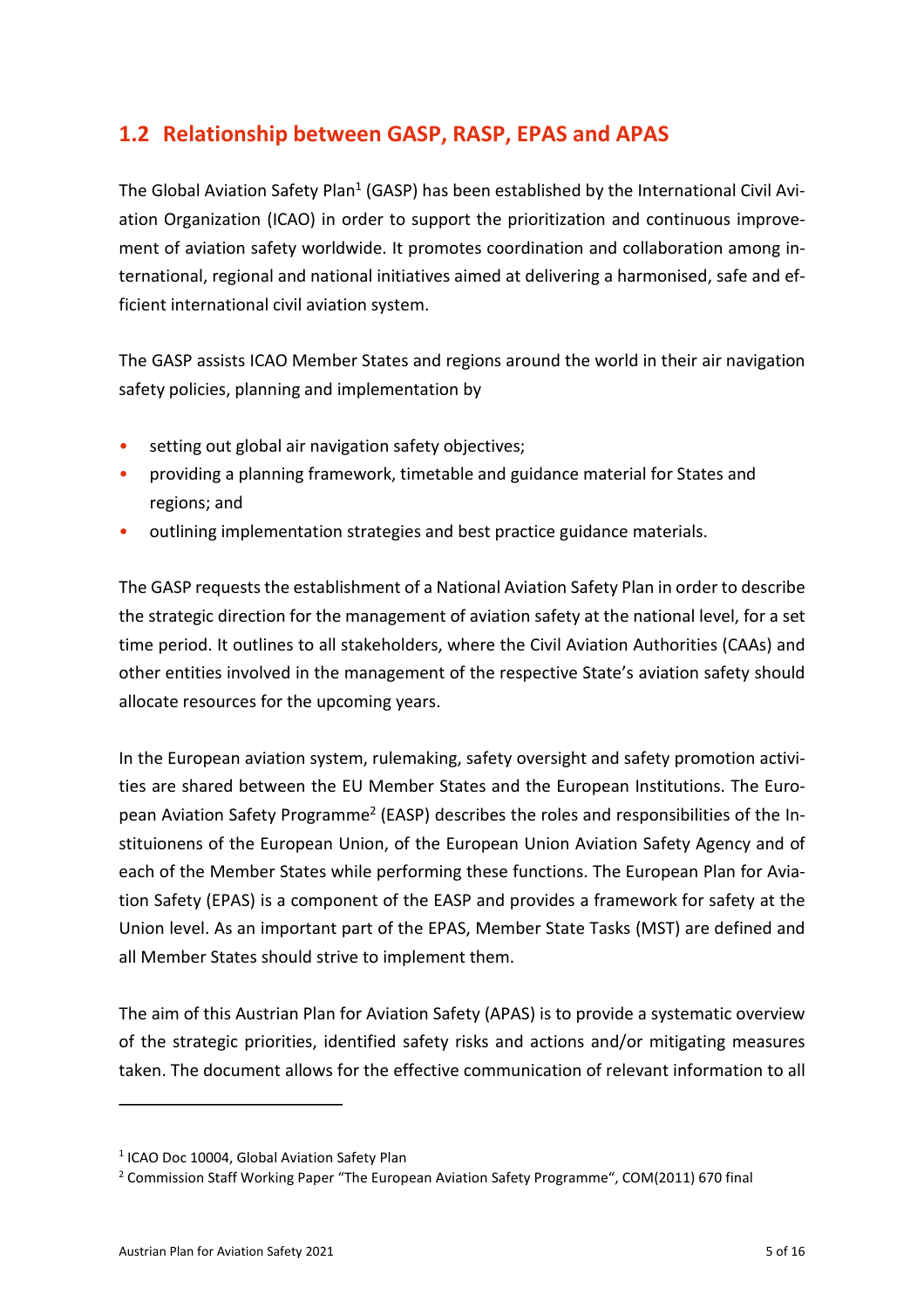stakeholders and collaborative efforts to improve safety on a continuous basis. It outlines safety risks and actions/measures taken pertinent to the year 2020 and before. Those have been identified along with the analyses of safety performance at national level, also taking into account European, regional and global levels.

The APAS complements the AASSP in pursuing a strategic perspective with respect to the implementation of Safety Management at both State and industry levels, emphasizing riskbased and performance-based approaches. In this context, Austria is in the process of developing meaningful risk profiles for all relevant industry stakeholders.

Furthermore, the APAS delineates activities, such as safety promotion, aiming at improving safety at the operational level, also considering lessons learnt from occurrences, hazards identification and other available sources.

### <span id="page-5-0"></span>**1.3 Structure of the Austrian Plan for Aviation Safety**

The APAS presents the strategy for enhancing aviation safety and comprises of the following five sections and the Appendix:

- Introduction,
- Purpose of the Austrian Plan for Aviation Safety,
- Austria's Strategic Approach to Managing Aviation Safety,
- Operational safety risks, and
- <span id="page-5-1"></span>• Monitoring of the Implementation

## **1.4 Responsibility for the Development, Implementation and Monitoring of the Austrian Plan for Aviation Safety**

The Austrian Federal Ministry for Climate Action, Environment, Energy, Mobility, Innovation and Technology (BMK) is responsible for the development, implementation and monitoring of the APAS, in collaboration with Austro Control GmbH, the Austrian Aero-Club and the national aviation industry.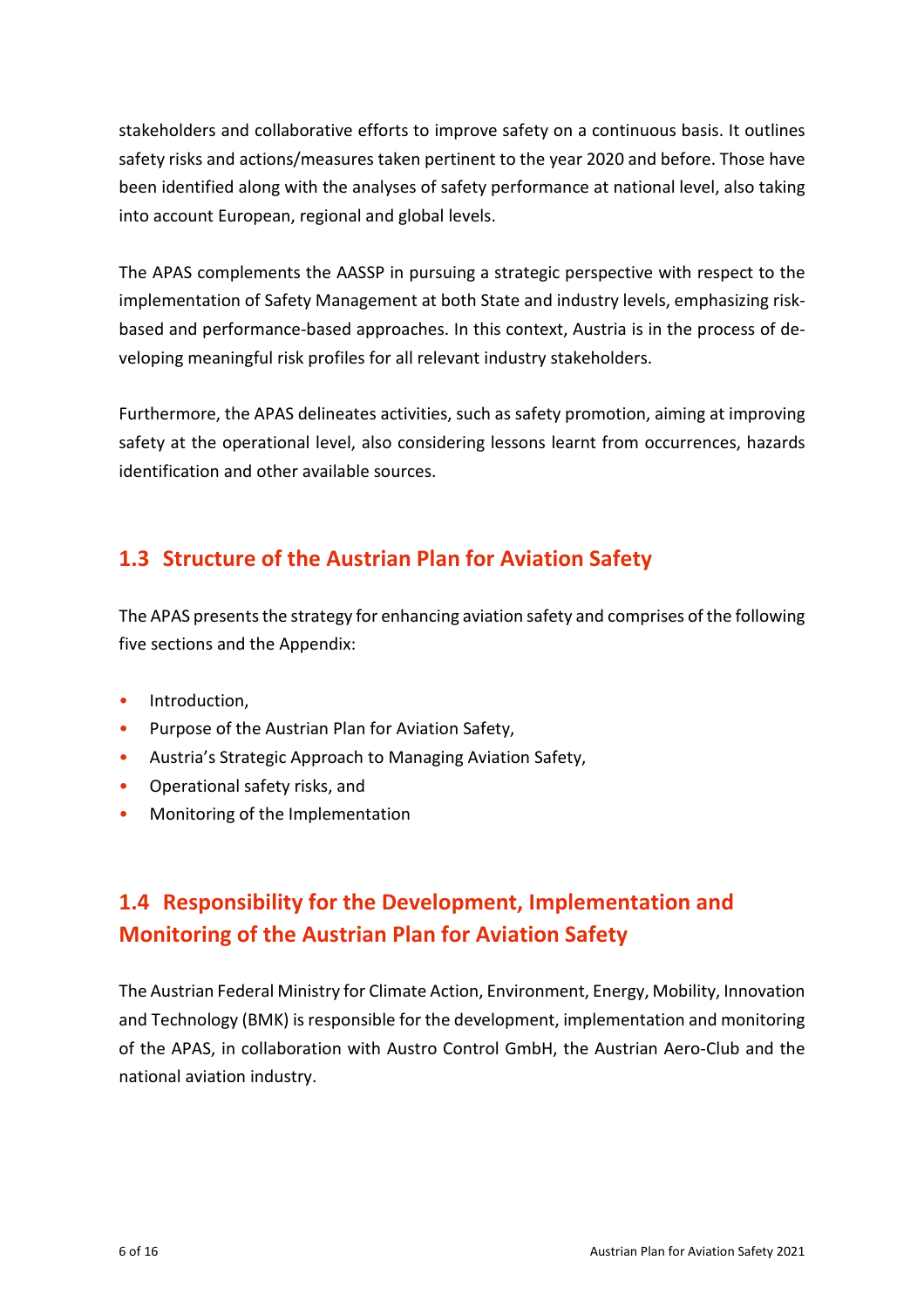# <span id="page-6-0"></span>2 Purpose of the Austrian Plan for Aviation Safety

The Austrian Plan for Aviation Safety is the master planning document containing the strategic direction of Austria for the management of aviation safety. This plan lists national, regional, and European safety issues to address identified safety deficiencies.

The APAS addresses all aspects of civil air transport at the State level, with the objective of providing a clear and comprehensive planning and implementation strategy for the future development of the entire civil aviation sector. The Austrian Plan for Aviation Safety contains in-depth information specific to aviation safety.

The Austrian Plan for Aviation Safety has been developed using international safety goals and targets and high-risk categories(HRCs) from the GASP, the EUR NAT RASP and the EPAS. The safety enhancement initiatives (SEIs) listed in the GASP, RASP and EPAS support the improvement of safety at regional and international level. These Plans include several actions to address specific operational safety risks and recommended actions for individual States. Austria has adopted these SEIs where relevant and has included them in the appendix to this plan.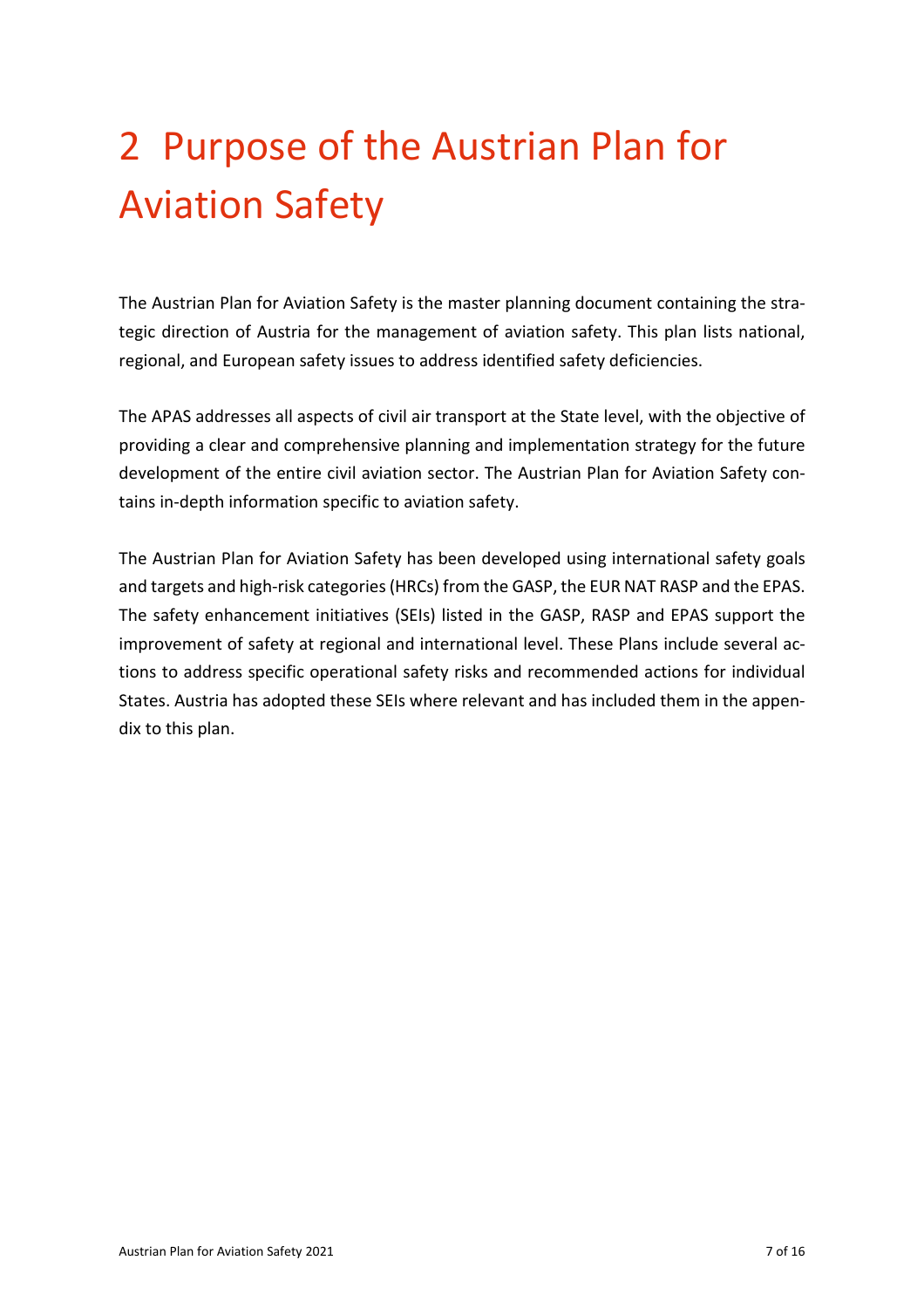# <span id="page-7-0"></span>3 Austria's Strategic Approach to Managing Aviation Safety

### <span id="page-7-1"></span>**3.1 General**

The Austrian Plan for Aviation Safety presents the actions derived from Austria's safety risk management process, the safety data collection and processing systems, as well as the work undertaken by service providers in the development and implementation of their safety management systems (SMS). This plan is developed and maintained by the Ministry for Climate Action, Environment, Energy, Mobility, Innovation and Technology, in coordination with Austro Control GmbH and the Austrian Aero-Club. The APAS is updated on a yearly basis.

The actions in this plan are implemented through Austria's existing safety oversight capabilities and the service providers' SMS. Some of the national actions are linked to overarching actions at the regional and international levels and help to enhance aviation safety globally.

The Austrian Plan for Aviation Safety also addresses emerging issues. Emerging issues include concepts of operations, technologies, public policies, business models or ideas that might impact safety in the future, for which insufficient data exists to complete typical datadriven analysis. It is important that Austria remains vigilant on emerging issues to identify potential operational safety risks, collect relevant data and proactively develop mitigations to address them.

The full list of actions is presented in the appendix to the APAS.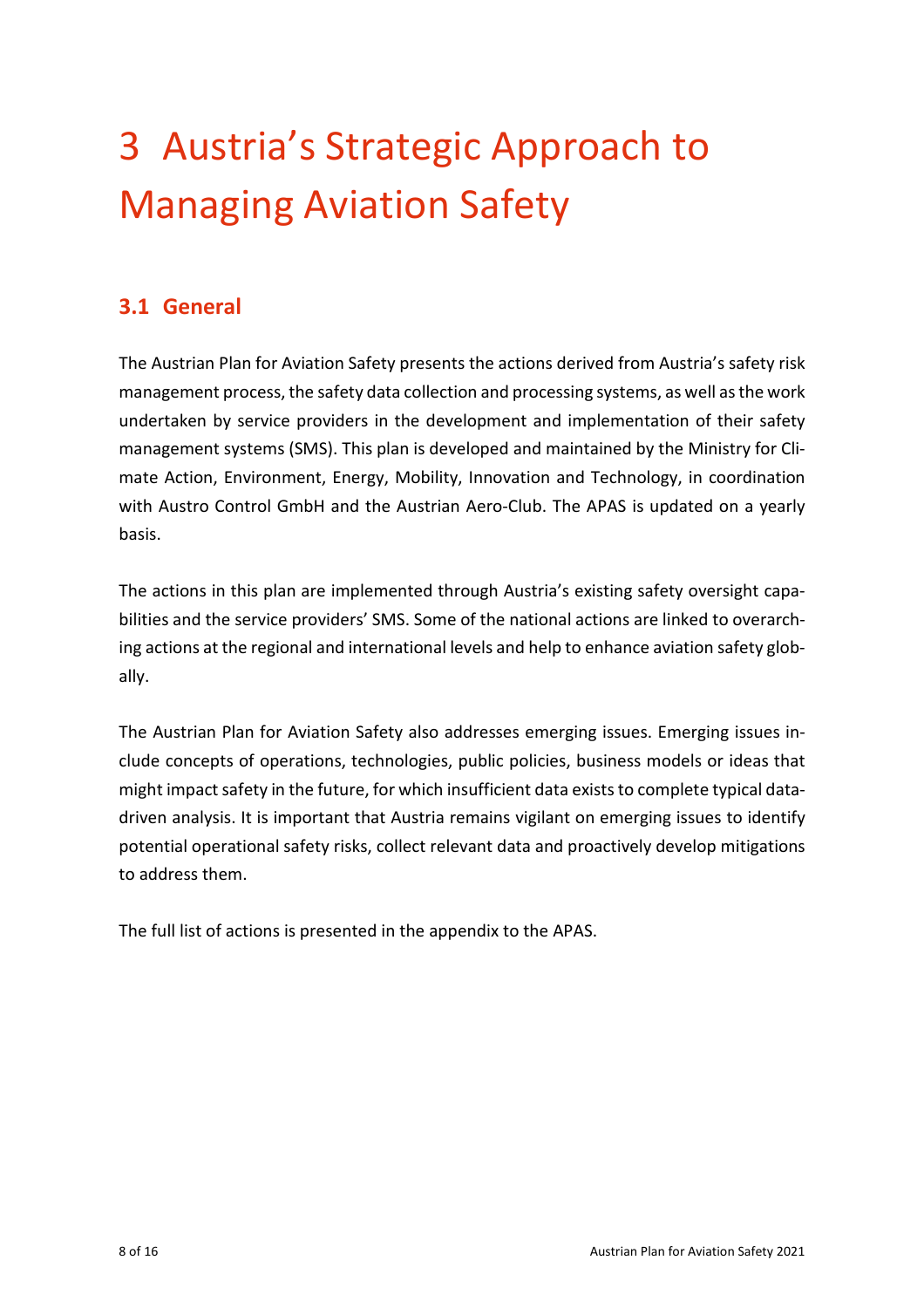### <span id="page-8-0"></span>**3.2 Safety promotion**

Noteworthy is that Austria focuses on numerous safety promotion initiatives and activities, delivered by highly qualified and experienced authority personnel. In the context of safety promotion, such as Season Opener events, Road Shows, trainings, workshops, safety briefings, folders, leaflets, surveys, self-assessment checklists, and tailored industry guidance, topics of significant impact on aviation safety are being shared with the aviation community.

The existing risk management process emphasizes also on human factors or their contribution to safety events. Hence, Austria is enabled to address the human error topic as a recurring factor in occurrences by considering systemic correlations and observing it as an integral part of managing safety more effectively.

Overall, safety promotion is an essential means in the enhancement of safety performance of all stakeholders. Various activities have also resulted in significant improvement of the reporting culture, whereas further efforts are made to refine data and information quality.

Safety recommendations of Union-wide relevance within the European Central Repository for Safety Recommendations in aviation (ECR-SRIS) are now publicly accessible, which allows for direct sharing/dissemination of important information to concerned stakeholders.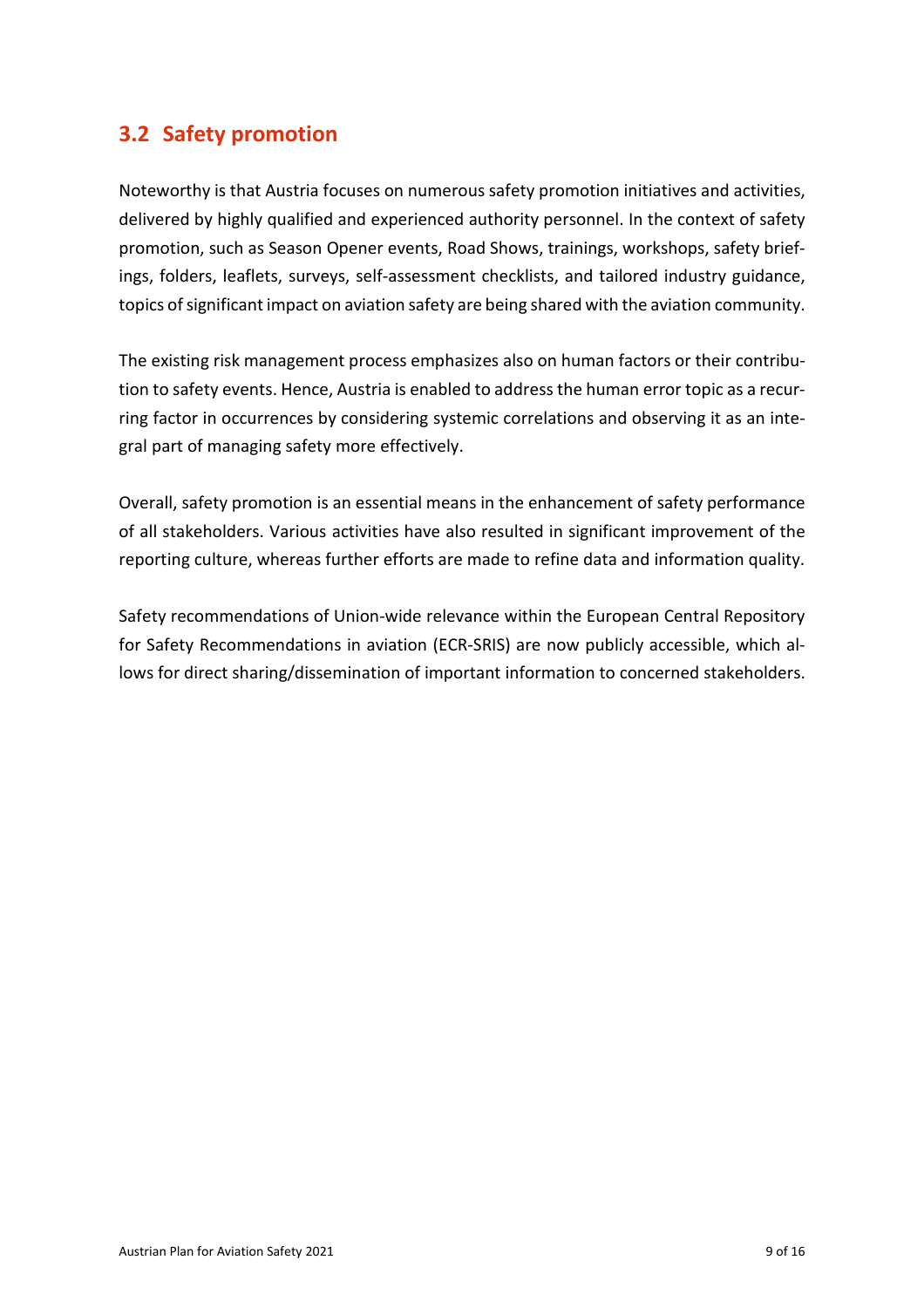## <span id="page-9-0"></span>4 Safety Risks

### <span id="page-9-1"></span>**4.1 General**

The Austrian Plan for Aviation Safety includes actions that address national operational safety risks, derived from lessons learned from operational occurrences and from a datadriven approach. These actions may include: rule-making; policy development; targeted safety oversight activities; safety data analysis; and safety promotion.

### <span id="page-9-2"></span>**4.2 Operational Safety Risks**

The National Safety Action Points (NAPs) are based on national High Risk Categories (HRC) of occurrences in Austria, identified through a data-driven approach.

The following national high-risk categories (HRCs) of occurrences in the context were considered of the utmost priority because of the number of occurrences reported and the total risk for the aviation systems associated with such events. They were identified based on analyses from mandatory and voluntary reporting systems between 2015 and 2020.

- 1. MAC: Airprox/ACAS alert/loss of separation /(near) midair collision
- 2. ARC: Abnormal runway contact
- 3. LOC-I: Loss of control inflight
- 4. NAV: Navigation error
- 5. CTOL: Collision with obstacle(s) during take-off and landing

All occurrences collected by means of the European Coordination Centre for Accident and Incident Reporting Systems (ECCAIRS) events were reviewed in the period from 01 January 2020 to 31 December 2020. With due regard to tracking of highest risk, occurrences were selected for further processing byassigned area experts/teams. From the overall processing rate of occurrences and otherwise detected concrete or potential safety deficiencies, safety trends were recorded, while the entirety of all other occurrences are continuously monitored.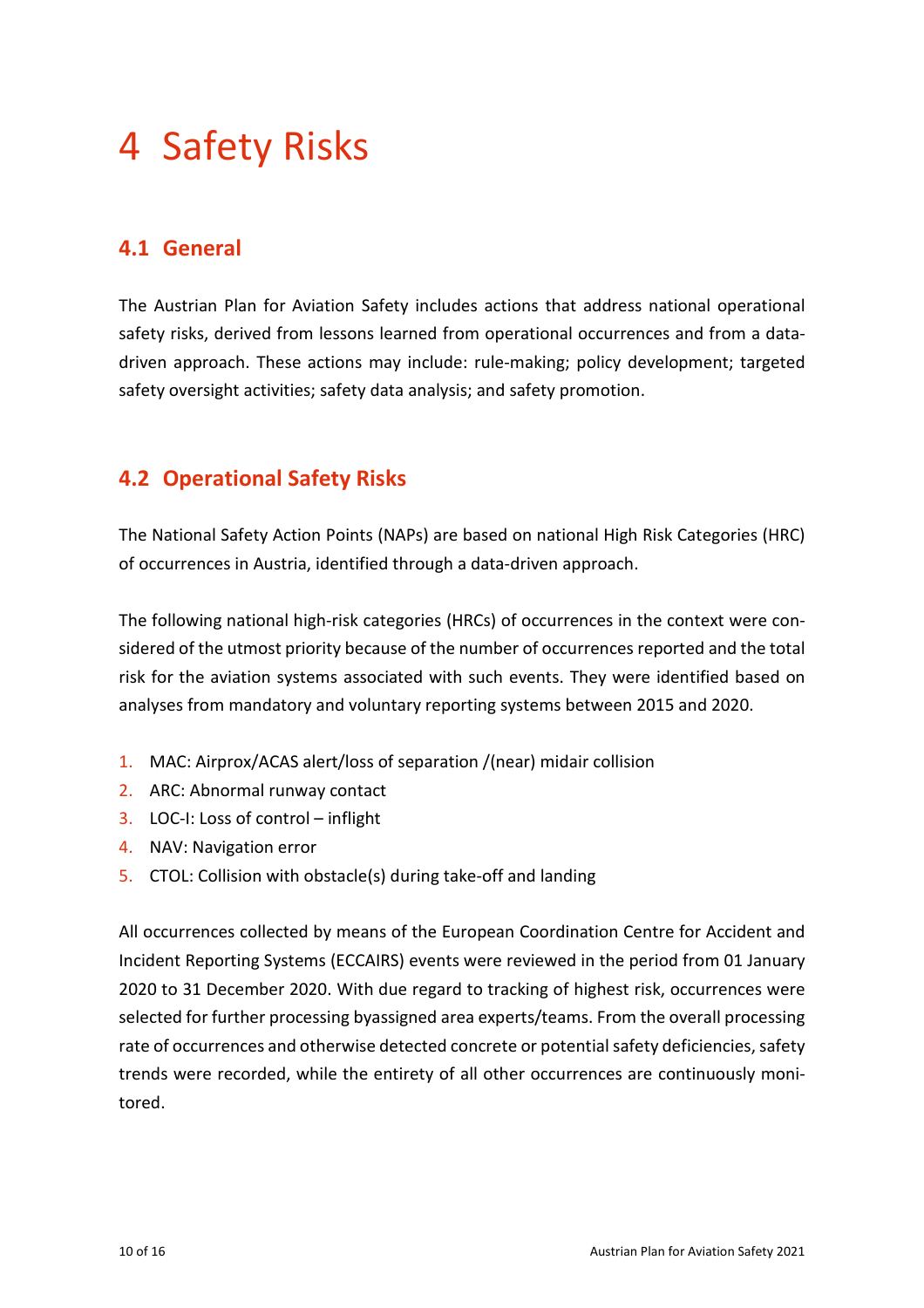With respect to those aviation stakeholders having a safety management system (SMS) in place, risk management is conducted as part of their SMS framework. Based on the suggested corrective action(s)/mitigating measure(s), decisions are taken in the context of scheduled surveillance activities. Such decisions reflect whether the proposed measures are sufficient and suitable to identify the root cause(s), potential causal and contributing factors, and therefore reduce the identified risk to an acceptable level.

### <span id="page-10-0"></span>**4.3 Other Safety Risks**

In addition to the national operational safety risks listed in the Austrian Plan for Aviation Safety, Austria has identified other safety issues and initiatives selected for the APAS. These are given priority since they are aimed at enhancing and strengthening Austria's safety oversight capabilities and the management of aviation safety at the national level.

The eight critical elements (CEs) of a safety oversight system are defined by ICAO. Austria is committed to the effective implementation of these eight CEs, as part of its overall safety oversight responsibilities, which emphasize Austria's commitment to safety in respect of its aviation activities. The eight CEs are presented in [Figure 1](#page-10-1) below.



<span id="page-10-1"></span>Figure 1: Eight critical elements of a State's safety oversight system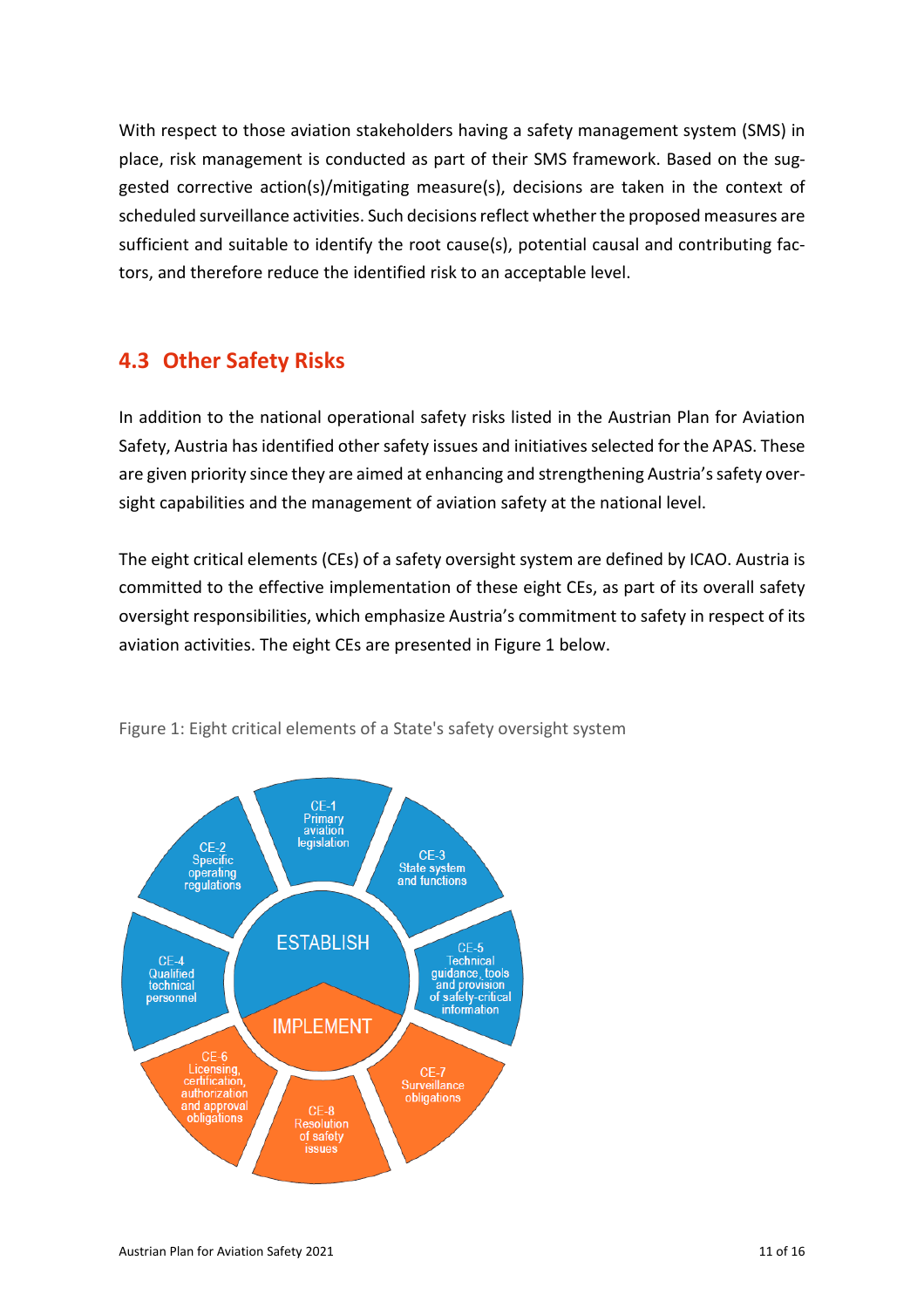The latest ICAO activities, which aim to measure the effective implementation of the eight CEs of Austria's safety oversight system, as part of the ICAO Universal Safety Oversight Audit Programme (USOAP), have resulted in the following scores as per December 31st 2020:

Overall EI score: **93,35 %**

Table 1: EI Score by CE

| <b>Critical Element</b> | <b>Score</b> |
|-------------------------|--------------|
| $CE-1$                  | 100,00%      |
| $CE-2$                  | 95,92%       |
| $CE-3$                  | 96,20%       |
| $CE-4$                  | 94,52%       |
| $CE-5$                  | 82,35 %      |
| $CE-6$                  | 96,96%       |
| <b>CE-7</b>             | 93,51%       |
| $CE-8$                  | 90,70%       |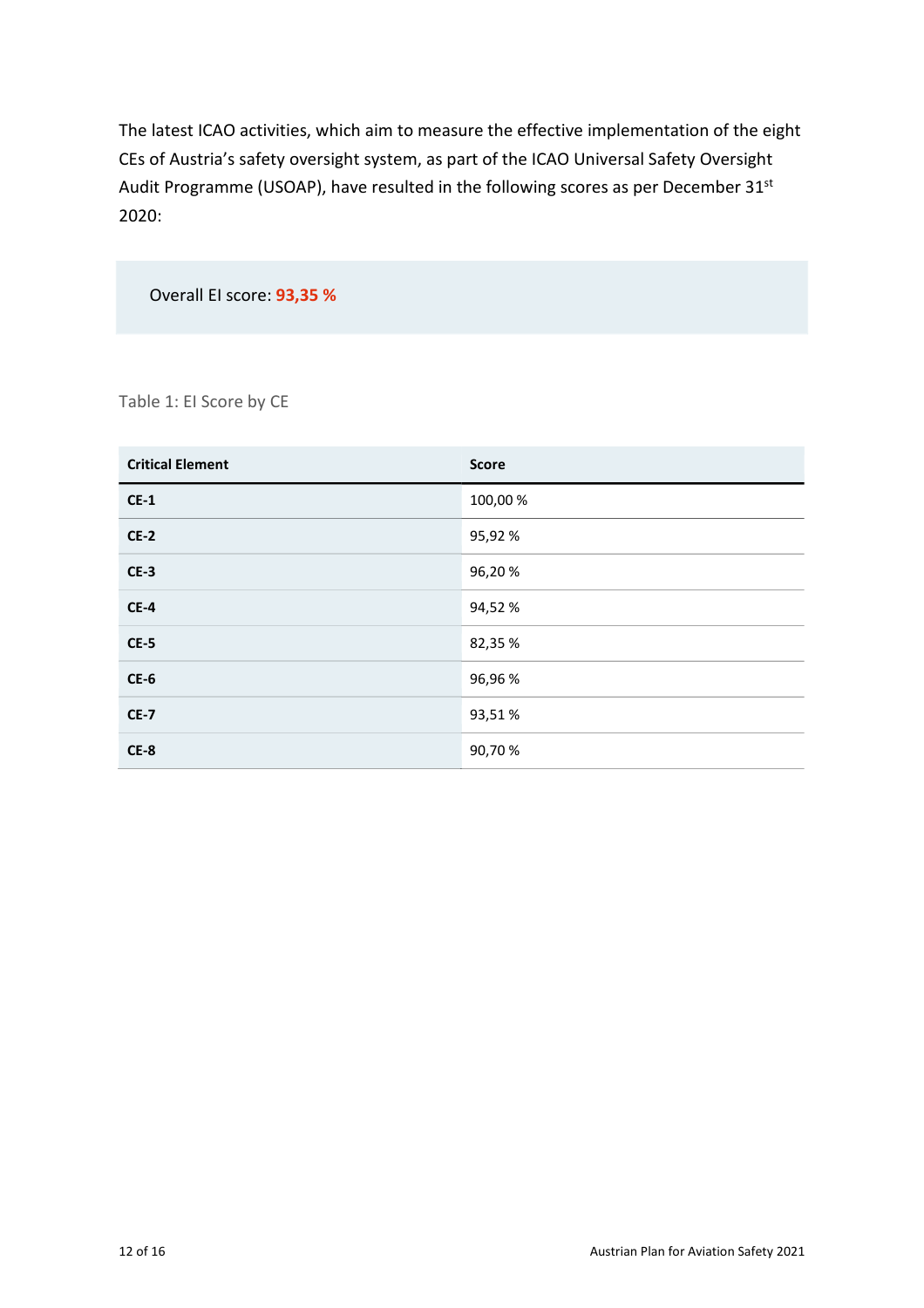<span id="page-12-4"></span>Table 2: EI Score by Area<sup>[3](#page-12-0)</sup>

| Area       | <b>Score</b> |
|------------|--------------|
| LEG        | 95,45 %      |
| <b>ORG</b> | 81,82%       |
| <b>PEL</b> | 100,00%      |
| <b>OPS</b> | 96,64%       |
| <b>AIR</b> | 100,00%      |
| <b>AIG</b> | 68,89%       |
| <b>ANS</b> | 100,00 %     |
| <b>AGA</b> | 90,70%       |

The safety oversight index (SOI) of a State is an ICAO indicator of its safety oversight capabilities. Every State audited by ICAO has an SOI. It is a number greater than zero, where "1" represents a level at which the safety oversight capabilities of a State would indicate the minimum expected capabilities considering the number of departures as an indication of the size of that State's aviation system. The calculations conducted by ICAO of Austria's SOI have resulted in the following scores:

- <span id="page-12-5"></span>• Operations SOI<sup>[4](#page-12-1)</sup>: 1,41
- <span id="page-12-6"></span>• Air Navigation SOI<sup>[5](#page-12-2)</sup>: 1,64
- <span id="page-12-7"></span>• Support Functions SOI<sup>[6](#page-12-3)</sup>: 1,39

<span id="page-12-0"></span> $3$  Eight audit areas pertaining to USOAP, i.e. primary aviation legislation and civil aviation regulations (LEG), civil aviation organization (ORG); personnel licensing and training (PEL); aircraft operations (OPS); airworthiness of aircraft (AIR); aircraft accident and incident investigation (AIG); air navigation services (ANS); and aerodromes and ground aids (AGA).

<span id="page-12-1"></span>[<sup>4</sup>](#page-12-5) Operations SOI considers the results of the areas PEL, OPS and AIR

<span id="page-12-2"></span>[<sup>5</sup>](#page-12-6) Air Navigation SOI considers the results of the areas ANS and AGA

<span id="page-12-3"></span><sup>&</sup>lt;sup>[6](#page-12-7)</sup> Support Functions SOI considers the results of the areas LEG, ORG and AIG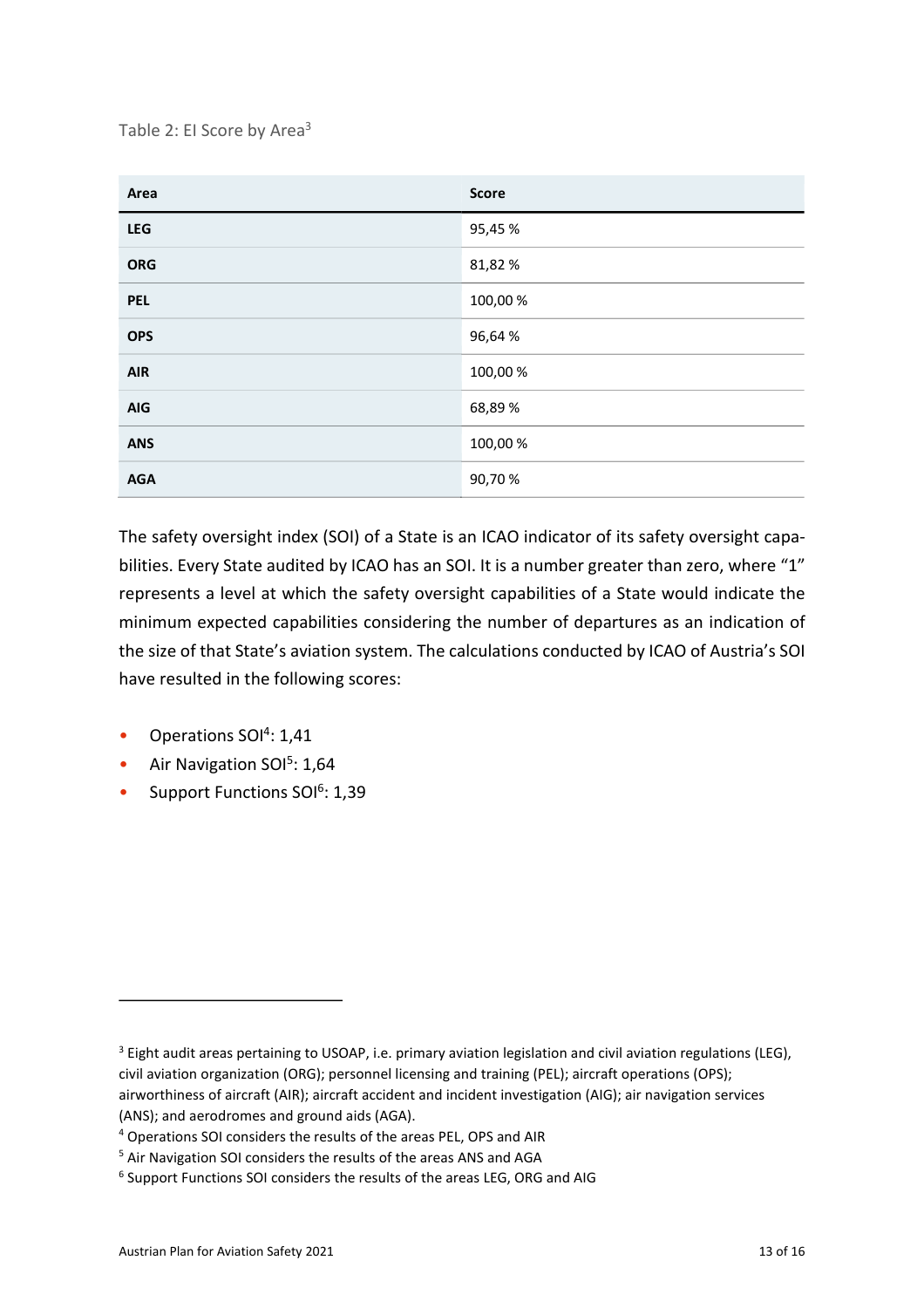## <span id="page-13-0"></span>5 Monitoring of the Implementation

Austria will continuously monitor the implementation of the actions listed in the Appendix of the APAS and measure safety performance of the national civil aviation system, to ensure the intended results are achieved.

Since the Austrian Plan for Aviation Safety is a living document, Austria will review the APAS every year to keep the identified safety risks, safety issues and selected actions updated and relevant as well to ensure inclusion of new emerging safety tasks and actions/measures taken. In addition, the yearly update of the APAS ensures that all relevant MSTs of the latest edition of the EPAS are addressed and that the responsible authority/ies has/have verified and updated their Action Points, if required.

Through close monitoring of the actions, the Ministry for Climate Action, Environment, Energy, Mobility, Innovation and Technology will update the APAS accordingly.

Austria has adopted a standardized approach to provide information at the regional level, for reporting to the RESG, the EASPG and to EASA. This allows the region to receive information and assess safety risks using common methodologies.

The Austrian Plan for Aviation Safety contains a number of action points, partially national ones (National Action Points - NAPs) and partially those based on the MSTs provided by the latest version of the EPAS (European Action Points – EAPs).

Each Action Point is assigned to one or more responsible authority/ies in charge of proper implementation and monitoring of the specific safety task and actions/measures to be taken as well as coordination, if necessary.